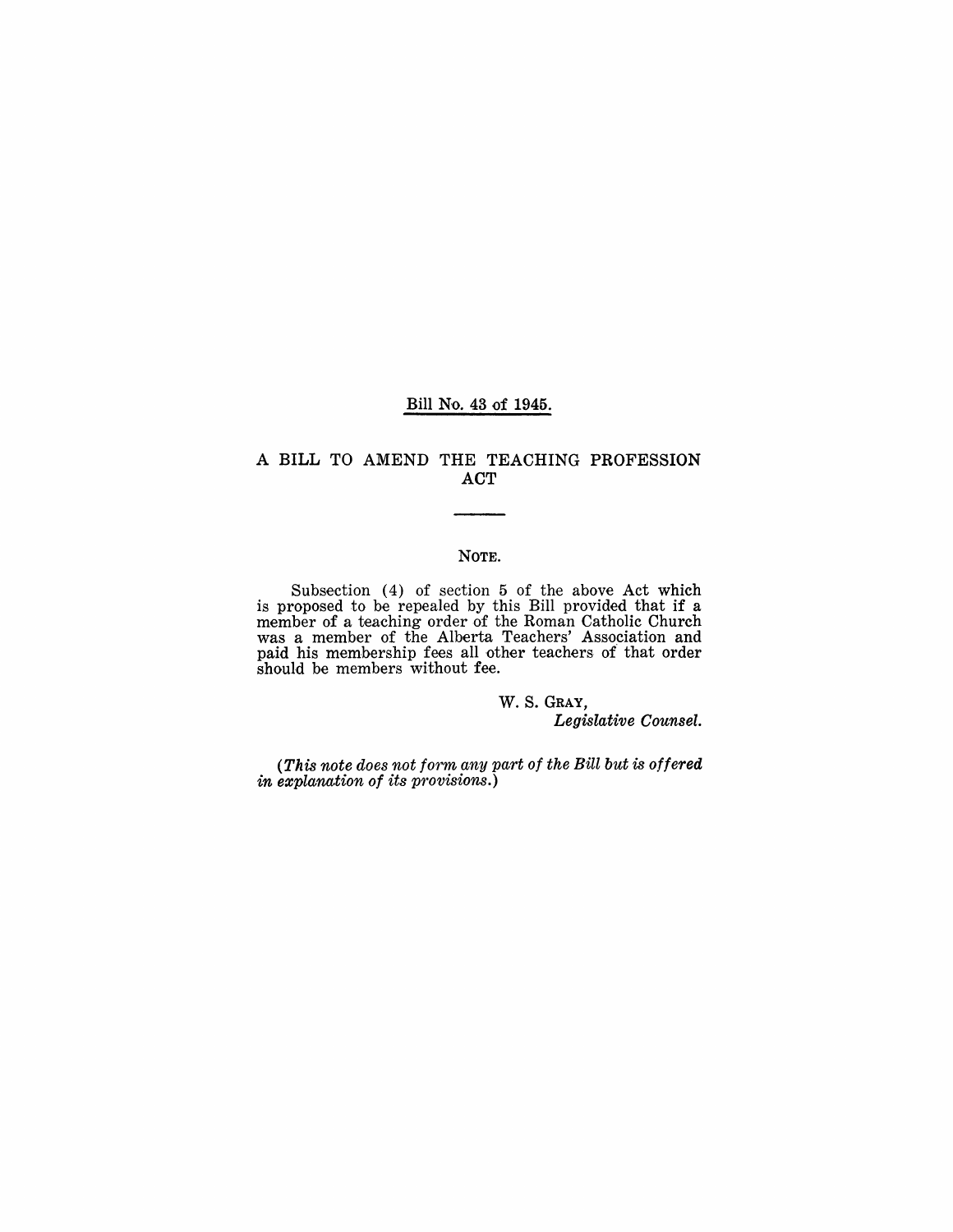## **BILL**

### No. 43 of 1945.

An Act to amend The Teaching Profession Act.

## *(Assented to* , 1945.)

**HIS** MAJESTY, by and with the advice and consent of the Legislative Assembly of the Province of Alberta, enacts as follows:

*1. The Teaching Profession Act,* being chapter 298 of the Revised Statutes of Alberta, 1942, is hereby amended as to section 5 by striking out subsection (4) thereof.

**2.** This Act shall come into force on the day upon which it is assented to.